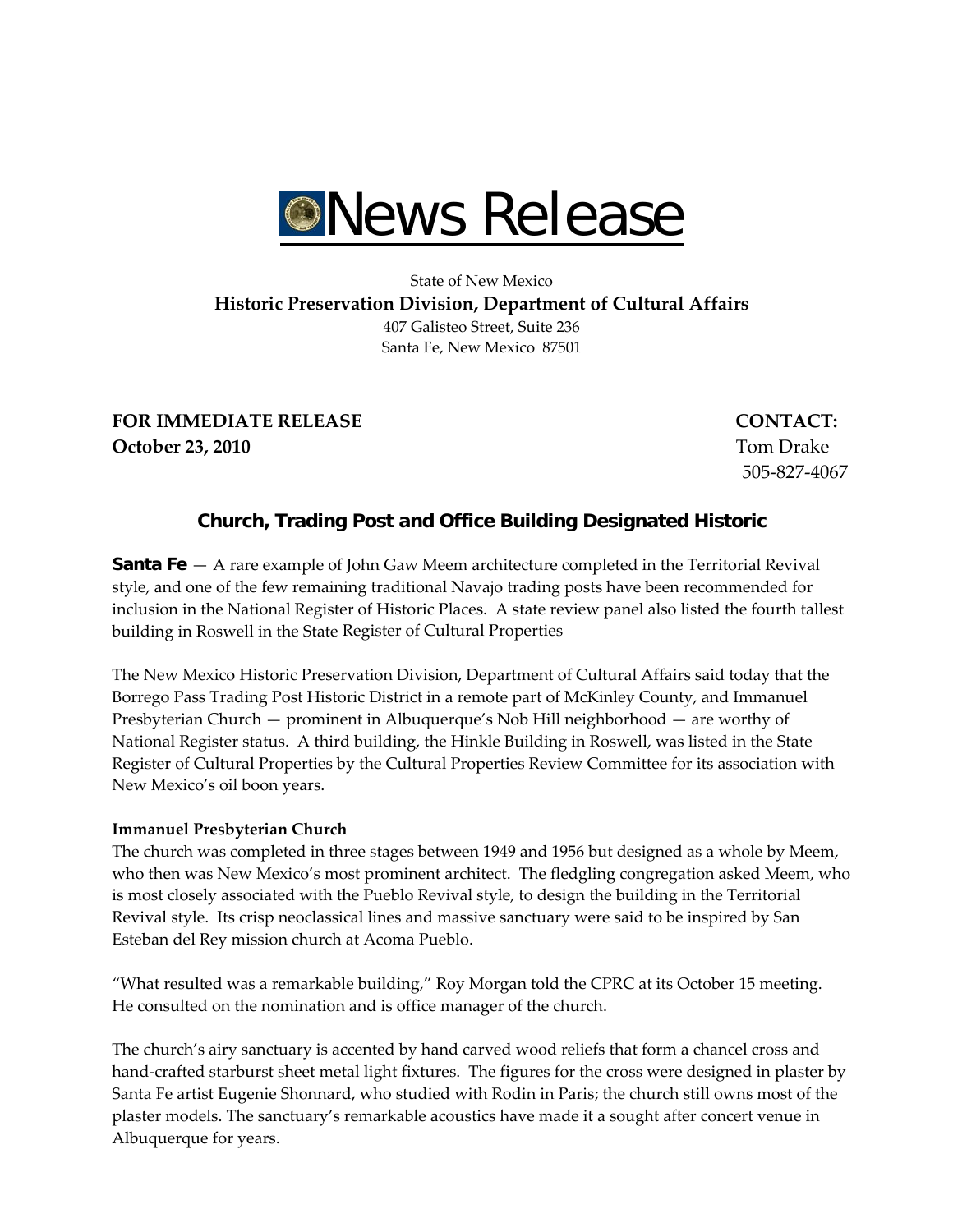Immanuel Presbyterian's handsome exterior takes advantage of its location on a rise on Carlisle Street. Its three stories ascend uphill and are crowned by a bell tower completed in a series of step-backs. The brick coping and massing of the building reflect Meem's mastery of the Territorial Revival style.

The church was listed in the State Register in 2004. The nomination was expanded by Scott Sandlin and Eleanor Mitchell, of Albuquerque, for National Register listing in recognition of its association with Meem, his other nationally known architecture, and for its association with the growth of the Nob Hill and university neighborhoods along historic Route 66.

### **Trading Post**

Borrego Pass Trading Post Historic District was listed in the State Register and will be forwarded to the Keeper of the National Register. It is considered nationally significant for its association with commerce, the Navajo Nation and the Mormon faith.

The trading post has operated since 1927 when it was established by Ben and Anna Harvey. Navajo sheepherders traded wool — they also bartered in rugs, jewelry and piñon nuts — for goods offered by the Harveys and subsequent owners who marketed the wool, which ended up in sweaters as far away as England.

Today, Borrego Pass Trading Post transactions largely are completed with money, the sheep are gone and the general merchandise has changed. But of the estimated 400 trading posts that once existed in the Four Corners region, Borrego Pass is one of the few survivors that did not succumb to convenience store trade, abandonment or demolition. Most trading posts went out of business by the 1980s as the economy increasingly focused on oil‐and‐gas development, trade was conducted in cash and sheep were depleted both from overgrazing and by government enforced reductions of herds on Navajo lands.

"HPD and the CPRC have long worked to increase public recognition of the important role trading posts played in the state's economy and reshaping its cultural boundaries," said Terry Moody, HPD's register coordinator. "This is the eighth New Mexico trading post listed in either the State or National Register."

HPD has surveyed approximately 40 trading posts and sites of former trading posts in the last 17 years. The posts became major points of contact between the Navajo and Anglo worlds until around World War II, and often served as social gathering places for Navajo families who tended to live in remote locations.

Part of the reason for Borrego Pass Trading Post's survival is its isolated location along County Road 509, which was paved for the first time in the last year, according to Lilian Makeda and Dr. Klara B. Kelley, who prepared the nomination. They said the trading post's continued operation by current owners DeForrest and Donald Smouse, whose family purchased the property in 1940, has much to do with it being run in a more traditional manner. The Navajo still trade in piñon nuts, livestock and horses although mostly through monetary transactions.

The trading post is part of a district nomination that also includes a main residence, a Navajo hogan, garden, two pastures, a warehouse, several out buildings and structures, and a Mormon church. A